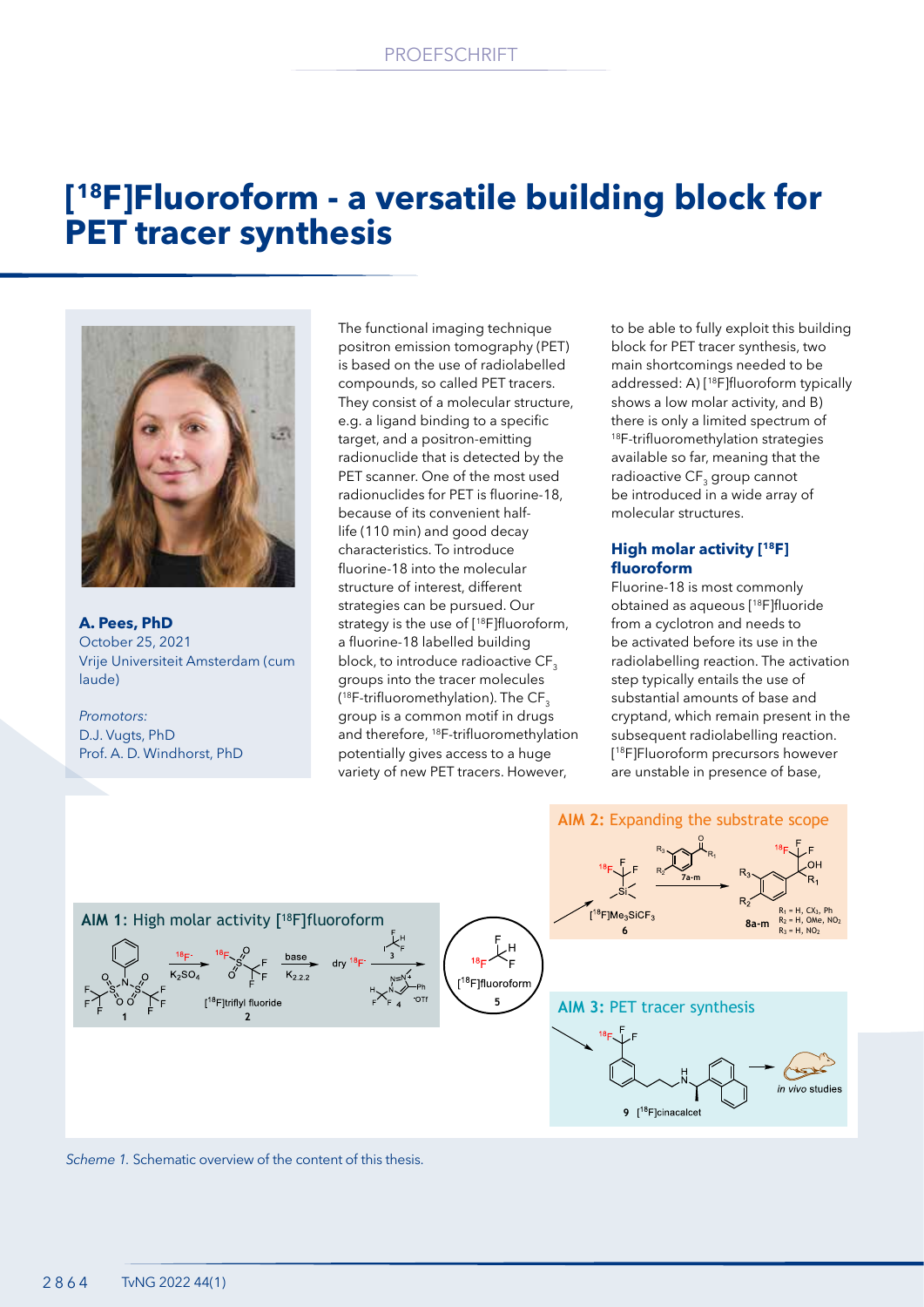## PROEFSCHRIFT

causing the low molar activity typically observed for [18F]fluoroform. We therefore developed an alternative [ <sup>18</sup>F]fluoride activation strategy based on [18F]triflyl fluoride that enabled the use of less base and cryptand. Gaseous [18F]triflyl fluoride can be formed by reacting bistriflate **1** with aqueous (non-activated) [18F]fluoride and can be distilled into a dry organic solvent containing base and cryptand where it releases reactive

 [18F]fluoride (see Scheme 1). The excellent reactivity of the obtained [ <sup>18</sup>F]fluoride was demonstrated in various model reactions with aromatic and aliphatic precursors (not shown). Besides being quick (5 min) and high yielding (up to 95%), the method proved to be highly flexible in terms of type and amount of base, cryptand and organic solvent.

Having developed this new strategy to obtain reactive [18F]fluoride, we focussed on the optimisation of the [18F]fluoroform synthesis towards high molar activity. Stability studies with the labelling precursor difluoroiodomethane **3** showed that reduction of the amount of base and cryptand led to improved precursor stability. We therefore explored the influence of various reaction parameters including base and cryptand on the [ <sup>18</sup>F]fluoroform synthesis and studied the radiochemical yield and molar activity while using [18F]triflyl fluoride as a source of reactive [18F]fluoride. The study revealed that indeed the molar activity of [18F]fluoroform could be improved by reducing the amount of base and cryptand. Furthermore, 80 °C was established as the optimal reaction temperature. Under optimal reaction conditions radiochemical yields of around 40% and molar activities close to 100 GBq/µmol were obtained. The optimised synthesis procedure was automated on a commercially available radiochemistry synthesizer (Neptis® Perform) to facilitate the use of this method in other PET centres.



*Figure 1.* PET/MRI image of [18F]cinacalcet in a healthy Wistar rat.

Besides difluoroiodomethane, we also studied 1-(difluoromethyl)-3-methyl-4-phenyl-1*H*-1,2,3-triazol-3-ium triflate **4** as a new [18F]fluoroform precursor. Stability studies of the precursor and optimisation of the [18F]fluoroform formation showed similar trends as for difluoromethane: reduction of base and cryptand amounts led to increased precursor stability and high molar activities of [18F]fluoroform. The automated synthesis provided [ <sup>18</sup>F]fluoroform with some of the highest molar activities observed so far (153±14 GBq/µmol, dc, EOS). Compound **4** was therefore found to be a valuable alternative to the already established precursors.

#### **Expanding the substrate scope**

The Ruppert-Prakash reagent (Me $_{3}$ SiCF $_{3}$ ) is one of the most important trifluoromethylation agents in organic chemistry and has been used for numerous trifluoromethylation strategies. We therefore envisioned that developing a fluorine-18 labelled version of this important trifluoromethylation agent would be an excellent starting point to translate the trifluoromethylation strategies

from organic chemistry to fluorine-18 chemistry and expand the substrate scope of 18F-trifluoromethylation. [<sup>18</sup>F]Me<sub>3</sub>SiCF<sub>3</sub> was synthesised by reaction of [<sup>18</sup>F]fluoroform with trimethylsilyl chloride and was obtained with radiochemical yields of 85-95% and radiochemical purities of >95%. It was reacted in a simple model reaction with a range of aromatic aldehydes and ketones (**7a-m**) and proved good reactivity and a complementary substrate scope to previously reported methods.

#### **PET tracer synthesis**

The final part of my thesis describes the application of the high molar activity [18F]fluoroform strategy in the synthesis of a new PET tracer, [ 18F]cinacalcet. Cinacalcet is a drug binding to the calcium-sensing receptor of the parathyroid glands, an important regulator of blood calcium levels. In parathyroid hyperplasia the parathyroid glands are overactive and need to be surgically removed, requiring precise pre-operative localisation. Currently used techniques, such as ultrasound, MRI, SPECT/CT, and [18F]fluorocholine PET still show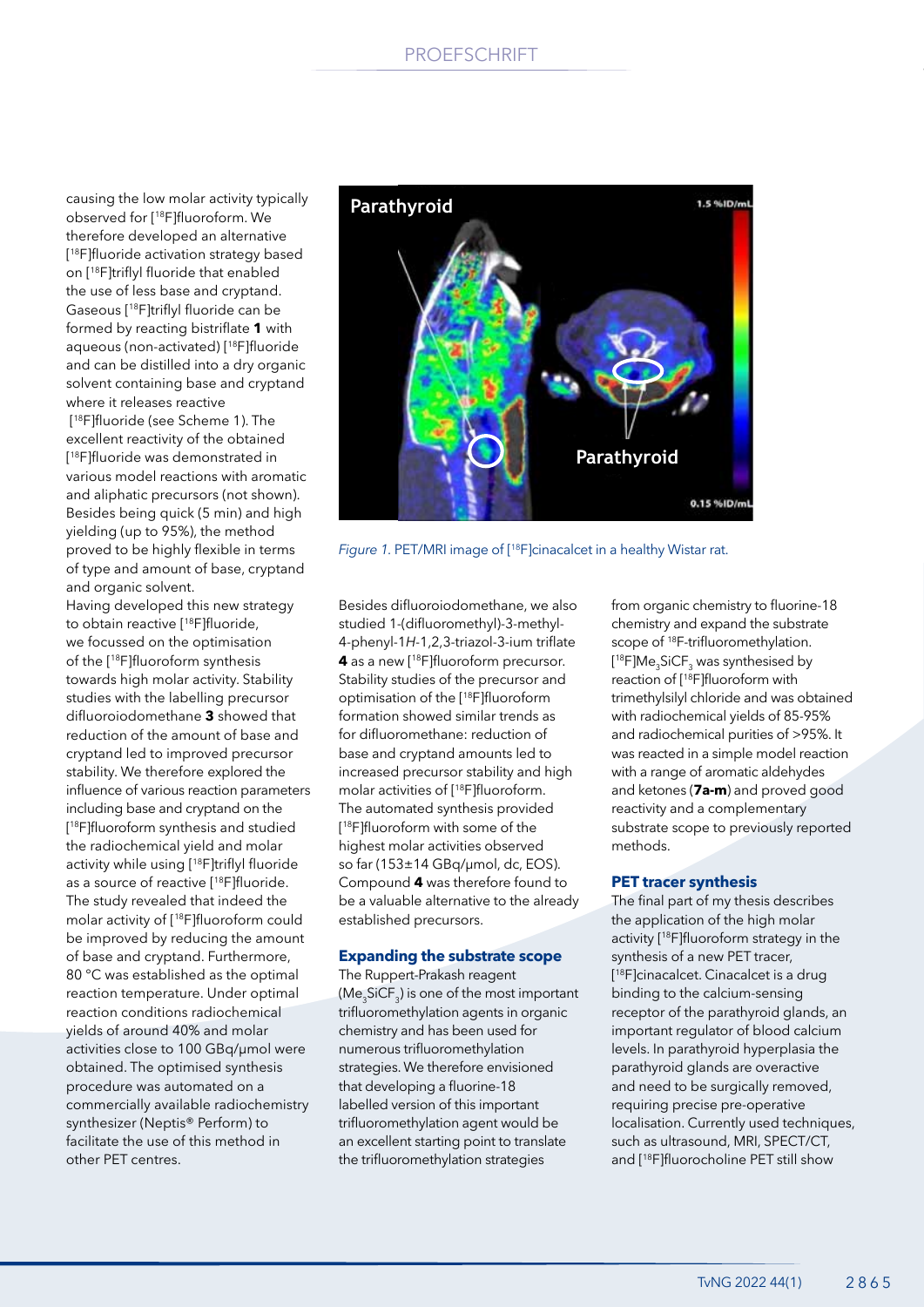limited sensitivity in multigland disease. Therefore, we developed [ 18F]cinacalcet as a tracer to image the overactive parathyroid glands and aid in the localisation of the glands for surgery. The synthesis of [ 18F]cinacalcet was achieved by aromatic 18F-trifluoromethylation of a boronic acid precursor using high molar activity [18F]fluoroform (see scheme 1). [18F]Cinacalcet was obtained with an overall radiochemical yield of 8±4% (dc) and a molar activity of 40±11 GBq/µmol within 1 hour (n=7). A biodistribution and metabolite

study was performed in healthy rats, showing decent uptake in the parathyroid glands (see figure 1) and fast blood metabolism.

In conclusion, we were able to address and overcome the main challenges associated with the use of [ <sup>18</sup>F]fluoroform as fluorine-18 labelled building block for PET tracer synthesis and made a big step towards future clinical application.

*anna.pees@camh.ca* ♦